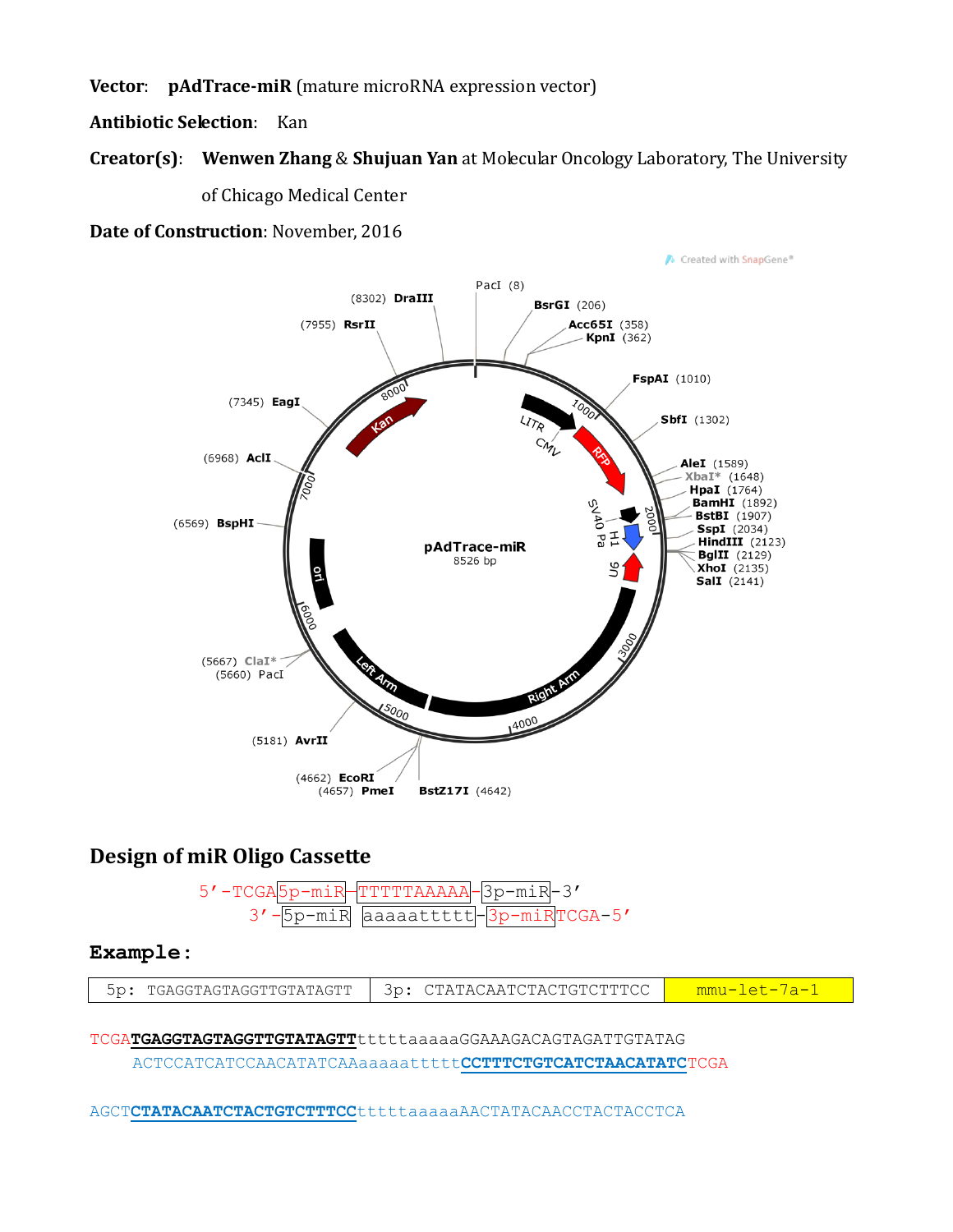## **pAdTrace-miR Vector Full-length Sequence**

NNNTTAATTAANNNTCCCTTCCAGCTCTCTGCCCCTTTTGGATTGAAGCCAATATGATAATGAGGGGGTGGAGTTTGTGACGTGGCGCGGGGCGTGGGAACGG GGCGGGTGACGTAGTAGTGTGGCGGAAGTGTGATGTTGCAAGTGTGGCGGAACACATGTAAGCGACGGATGTGGCAAAAGTGACGTTTTTGGTGTGCGCCGGT GTACACAGGAAGTGACAATTTTCGCGCGGTTTTAGGCGGATGTTGTAGTAAATTTGGGCGTAACCGAGTAAGATTTGGCCATTTTCGCGGGAAAACTGAATAA GAGGAAGTGAAATCTGAATAATTTTGTGTTACTCATAGCGCGTAANNN**ggtacc**TAGTTATTAATAGTAATCAATTACGGGGTCATTAGTTCATAGCCCATAT ATGGAGTTCCGCGTTACATAACTTACGGTAAATGGCCCGCCTGGCTGACCGCCCAACGACCCCCGCCCATTGACGTCAATAATGACGTATGTTCCCATAGTAA CGCCAATAGGGACTTTCCATTGACGTCAATGGGTGGAGTATTTACGGTAAACTGCCCACTTGGCAGTACATCAAGTGTATCATATGCCAAGTACGCCCCCTAT TGACGTCAATGACGGTAAATGGCCCGCCTGGCATTATGCCCAGTACATGACCTTATGGGACTTTCCTACTTGGCAGTACATCTACGTATTAGTCATCGCTATT ACCATGGTGATGCGGTTTTGGCAGTACATCAATGGGCGTGGATAGCGGTTTGACTCACGGGGATTTCCAAGTCTCCACCCCATTGACGTCAATGGGAGTTTGT TTTGGCACCAAAATCAACGGGACTTTCCAAAATGTCGTAACAACTCCGCCCCATTGACGCAAATGGGCGGTAGGCGTGTACGGTGGGAGGTCTATATAAGCAG AGCTGGTTTAGTGAACCGTCAGATCCGCTAGacc**ATG**gcctcctccgaggacgtcatcaaggagttcatgcgcttcaaggtgcgcatggagggctccgtgaac ggccacgagttcgagatcgagggcgagggcgagggccgcccctacgagggcacccagaccgccaagctgaaggtgaccaagggcggccccctgcccttcgcct gggacatcctgtcccctcagttccagtacggctccaaggcctacgtgaagcaccccgccgacatccccgactacttgaagctgtccttccccgagggcttcaa gtgggagcgcgtgatgaacttcgaggacggcggcgtggtgaccgtgacccaggactcctccctgcaggacggcgagttcatctacaaggtgaagctgcgcggc accaacttcccctccgacggccccgtaatgcagaagaagaccatgggctgggaggcctccaccgagcggatgtaccccgaggacggcgccctgaagggcgaga tcaagatgaggctgaagctgaaggacggcggccactacgacgccgaggtcaagaccacctacatggccaagaagcccgtgcagctgcccggcgcctacaagac cgacatcaagctggacatcacctcccacaacgaggactacaccatcgtggaacagtacgagcgcgccgagggccgccactccaccggc**gcc**AATCCACCGGAT CTAGATAACTGATCATAATCAGCCATACCACATTTGTAGAGGTTTTACTTGCTTTAAAAAACCTCCCACACCTCCCCCTGAACCTGAAACATAAAATGAATGC AATTGTTGTTGTTAACTTGTTTATTGCAGCTTATAATGGTTACAAATAAAGCAATAGCATCACAAATTTCACAAATAAAGCATTTTTTTCACTGCATTCTAGT TGTGGTTTGTCCAAACTCATCAATGTATCTTA**ACGCGGGATCCcagcttaattcgaacgctgacgtcatcaacccgctccaaggaatcgcgggcccagtgtca ctaggcgggaacacccagcgcgcgtgcgccctggcaggaagatggctgtgagggacaggggagtggcgccctgcaatatttgcatgtcgctatgtgttctggg aaatcaccataaacgtgaaatgtctttggatttgggaatcttataagttctgtatgagaccaAAGCTTAGATCTCTCGAGGTCGACtcctttccacaagatat ataaagccaagaaatcgaaatactttcaagttacggtaagcatatgatagtccattttaaaacataattttaaaactgcaaactacccaagaaattattactt tctacgtcacgtattttgtactaatatctttgtgtttacagtcaaattaattctaattatctctctaacagccttgtatcgtatatgcaaatatgaaggaatc atgggaaataggccctcttcctgcccgaccttg**GATCTNNNTAAGGGTGGGAAAGAATATATAAGGTGGGGGTCTTATGTAGTTTTGTATCTGTTTTGCAGCA GCCGCCGCCGCCATGAGCACCAACTCGTTTGATGGAAGCATTGTGAGCTCATATTTGACAACGCGCATGCCCCCATGGGCCGGGGTGCGTCAGAATGTGATGG GCTCCAGCATTGATGGTCGCCCCGTCCTGCCCGCAAACTCTACTACCTTGACCTACGAGACCGTGTCTGGAACGCCGTTGGAGACTGCAGCCTCCGCCGCCGC TTCAGCCGCTGCAGCCACCGCCCGCGGGATTGTGACTGACTTTGCTTTCCTGAGCCCGCTTGCAAGCAGTGCAGCTTCCCGTTCATCCGCCCGCGATGACAAG TTGACGGCTCTTTTGGCACAATTGGATTCTTTGACCCGGGAACTTAATGTCGTTTCTCAGCAGCTGTTGGATCTGCGCCAGCAGGTTTCTGCCCTGAAGGCTT CCTCCCCTCCCAATGCGGTTTAAAACATAAATAAAAAACCAGACTCTGTTTGGATTTGGATCAAGCAAGTGTCTTGCTGTCTTTATTTAGGGGTTTTGCGCGC GCGGTAGGCCCGGGACCAGCGGTCTCGGTCGTTGAGGGTCCTGTGTATTTTTTCCAGGACGTGGTAAAGGTGACTCTGGATGTTCAGATACATGGGCATAAGC CCGTCTCTGGGGTGGAGGTAGCACCACTGCAGAGCTTCATGCTGCGGGGTGGTGTTGTAGATGATCCAGTCGTAGCAGGAGCGCTGGGCGTGGTGCCTAAAAA TGTCTTTCAGTAGCAAGCTGATTGCCAGGGGCAGGCCCTTGGTGTAAGTGTTTACAAAGCGGTTAAGCTGGGATGGGTGCATACGTGGGGATATGAGATGCAT CTTGGACTGTATTTTTAGGTTGGCTATGTTCCCAGCCATATCCCTCCGGGGATTCATGTTGTGCAGAACCACCAGCACAGTGTATCCGGTGCACTTGGGAAAT TTGTCATGTAGCTTAGAAGGAAATGCGTGGAAGAACTTGGAGACGCCCTTGTGACCTCCAAGATTTTCCATGCATTCGTCCATAATGATGGCAATGGGCCCAC GGGCGGCGGCCTGGGCGAAGATATTTCTGGGATCACTAACGTCATAGTTGTGTTCCAGGATGAGATCGTCATAGGCCATTTTTACAAAGCGCGGGCGGAGGGT GCCAGACTGCGGTATAATGGTTCCATCCGGCCCAGGGGCGTAGTTACCCTCACAGATTTGCATTTCCCACGCTTTGAGTTCAGATGGGGGGATCATGTCTACC TGCGGGGCGATGAAGAAAACGGTTTCCGGGGTAGGGGAGATCAGCTGGGAAGAAAGCAGGTTCCTGAGCAGCTGCGACTTACCGCAGCCGGTGGGCCCGTAAA TCACACCTATTACCGGGTGCAACTGGTAGTTAAGAGAGCTGCAGCTGCCGTCATCCCTGAGCAGGGGGGCCACTTCGTTAAGCATGTCCCTGACTCGCATGTT TTCCCTGACCAAATCCGCCAGAAGGCGCTCGCCGCCCAGCGATAGCAGTTCTTGCAAGGAAGCAAAGTTTTTCAACGGTTTGAGACCGTCCGCCGTAGGCATG CTTTTGAGCGTTTGACCAAGCAGTTCCAGGCGGTCCCACAGCTCGGTCACCTGCTCTACGGCATCTCGATCCAGCATATCTCCTCGTTTCGCGGGTTGGGGCG GCTTTCGCTGTACGGCAGTAGTCGGTGCTCGTCCAGACGGGCCAGGGTCATGTCTTTCCACGGGCGCAGGGTCCTCGTCAGCGTAGTCTGGGTCACGGTGAAG GGGTGCGCTCCGGGCTGCGCGCTGGCCAGGGTGCGCTTGAGGCTGGTCCTGCTGGTGCTGAAGCGCTGCCGGTCTTCGCCCTGCGCGTCGGCCAGGTAGCATT TGACCATGGTGTCATAGTCCAGCCCCTCCGCGGCGTGGCCCTTGGCGCGCAGCTTGCCCTTGGAGGAGGCGCCGCACGAGGGGCAGTGCAGACTTTTGAGGGC GTAGAGCTTGGGCGCGAGAAATACCGATTCCGGGGAGTAGGCATCCGCGCCGCAGGCCCCGCAGACGGTCTCGCATTCCACGAGCCAGGTGAGCTCTGGCCGT TCGGGGTCAAAAACCAGGTTTCCCCCATGCTTTTTGATGCGTTTCTTACCTCTGGTTTCCATGAGCCGGTGTCCACGCTCGGTGACGAAAAGGCTGTCCGTGT CCCCGTATACAGACTNNNGTTTAAACGAATTCNNNTATAAAATGCAAGGTGCTGCTCAAAAAATCAGGCAAAGCCTCGCGCAAAAAAGAAAGCACATCGTAGT CATGCTCATGCAGATAAAGGCAGGTAAGCTCCGGAACCACCACAGAAAAAGACACCATTTTTCTCTCAAACATGTCTGCGGGTTTCTGCATAAACACAAAATA AAATAACAAAAAAACATTTAAACATTAGAAGCCTGTCTTACAACAGGAAAAACAACCCTTATAAGCATAAGACGGACTACGGCCATGCCGGCGTGACCGTAAA AAAACTGGTCACCGTGATTAAAAAGCACCACCGACAGCTCCTCGGTCATGTCCGGAGTCATAATGTAAGACTCGGTAAACACATCAGGTTGATTCATCGGTCA GTGCTAAAAAGCGACCGAAATAGCCCGGGGGAATACATACCCGCAGGCGTAGAGACAACATTACAGCCCCCATAGGAGGTATAACAAAATTAATAGGAGAGAA AAACACATAAACACCTGAAAAACCCTCCTGCCTAGGCAAAATAGCACCCTCCCGCTCCAGAACAACATACAGCGCTTCACAGCGGCAGCCTAACAGTCAGCCT TACCAGTAAAAAAGAAAACCTATTAAAAAAACACCACTCGACACGGCACCAGCTCAATCAGTCACAGTGTAAAAAAGGGCCAAGTGCAGAGCGAGTATATATA GGACTAAAAAATGACGTAACGGTTAAAGTCCACAAAAAACACCCAGAAAACCGCACGCGAACCTACGCCCAGAAACGAAAGCCAAAAAACCCACAACTTCCTC AAATCGTCACTTCCGTTTTCCCACGTTACGTAACTTCCCATTTTAAGAAAACTACAATTCCCAACACATACAAGTTACTCCGCCCTAAAACCTACGTCACCCG CCCCGTTCCCACGCCCCGCGCCACGTCACAAACTCCACCCCCTCATTATCATATTGGCTTCAATCCAAAATAAGGTATATTATTGATGATNNNTTAATTAAGg atcGATCCNNNCGGTGTGAAATACCGCACAGATGCGTAAGGAGAAAATACCGCATCAGGCGCTCTTCCGCTTCCTCGCTCACTGACTCGCTGCGCTCGGTCGT TCGGCTGCGGCGAGCGGTATCAGCTCACTCAAAGGCGGTAATACGGTTATCCACAGAATCAGGGGATAACGCAGGAAAGAACATGTGAGCAAAAGGCCAGCAA AAGGCCAGGAACCGTAAAAAGGCCGCGTTGCTGGCGTTTTTCCATAGGCTCCGCCCCCCTGACGAGCATCACAAAAATCGACGCTCAAGTCAGAGGTGGCGAA ACCCGACAGGACTATAAAGATACCAGGCGTTTCCCCCTGGAAGCTCCCTCGTGCGCTCTCCTGTTCCGACCCTGCCGCTTACCGGATACCTGTCCGCCTTTCT CCCTTCGGGAAGCGTGGCGCTTTCTCATAGCTCACGCTGTAGGTATCTCAGTTCGGTGTAGGTCGTTCGCTCCAAGCTGGGCTGTGTGCACGAACCCCCCGTT CAGCCCGACCGCTGCGCCTTATCCGGTAACTATCGTCTTGAGTCCAACCCGGTAAGACACGACTTATCGCCACTGGCAGCAGCCACTGGTAACAGGATTAGCA GAGCGAGGTATGTAGGCGGTGCTACAGAGTTCTTGAAGTGGTGGCCTAACTACGGCTACACTAGAAGGACAGTATTTGGTATCTGCGCTCTGCTGAAGCCAGT TACCTTCGGAAAAAGAGTTGGTAGCTCTTGATCCGGCAAACAAACCACCGCTGGTAGCGGTGGTTTTTTTGTTTGCAAGCAGCAGATTACGCGCAGAAAAAAA GGATCTCAAGAAGATCCTTTGATCTTTTCTACGGGGTCTGACGCTCAGTGGAACGAAAACTCACGTTAAGGGATTTTGGTCATGAGATTATCAAAAAGGATCT TCACCTAGATCCTTTTAAATTAAAAATGAAGTTTTAAATCAATCTAAAGTATATATGAGTAAACTTGGTCTGACAGTTACCAATGCTTAATCAGTGAGGCACC TATCTCAGCGATCTGTCTATTTCGTTCATCCATAGTTGCCTGACTCCCCGTCGTGTAGATAACTACGATACGGGAGGGCTTACCATCTGGCCCCAGTGCTGCA ATGATACCGCGAGACCCACGCTCACCGGCTCCAGATTTATCAGCAATAAACCAGCCAGCCGGAAGGGCCGAGCGCAGAAGTGGTCCTGCAACTTTATCCGCCT